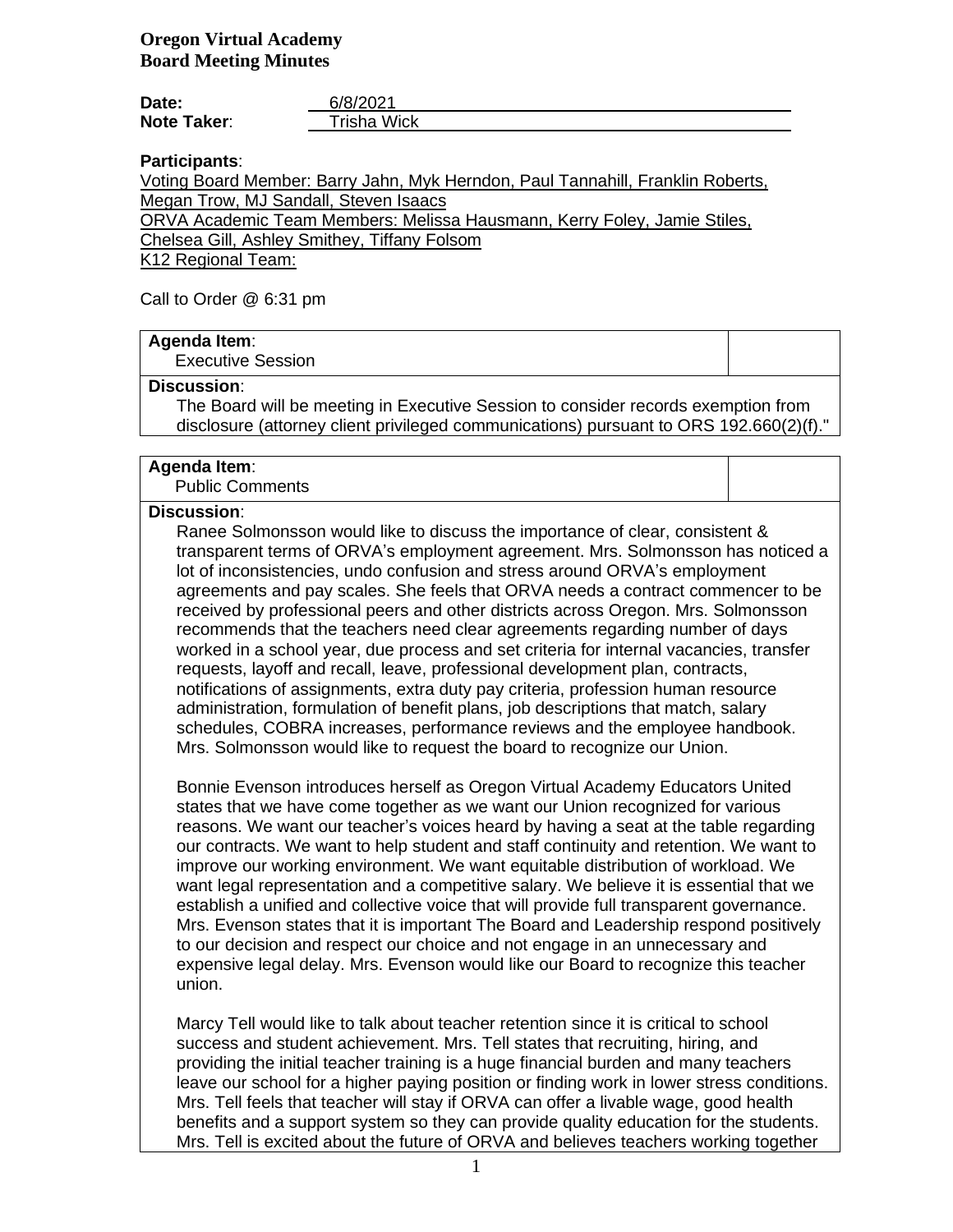and collaborating as Oregon Virtual Academy Educators United or the OEU will retain the current teachers that ORVA has and attract master teachers to apply.

Heather Colbert has spoken with many teachers this past week and there are two questions that seem to keep coming up that she feels prudent to ask The Board and put out to the public for consideration. Will the NB SD be willing to renew our charter with a school that is transitioning to a unionized teaching staff? Mrs. Colbert's second question she is hesitant to ask but she cannot sit by without voicing this question and concern. If The Board asks for a formal vote and teachers vote in support of unionizing will members of this school board still be willing to work as volunteers to govern our school or will you resign because the vote to unionize would feel like a vote of no confidence? Mrs. Colbert states that in the many years she has been with ORVA she has seen many board members come and go but feels our current board is listening with the best interest of our teachers and students at heart. Mrs. Colbert hopes the answer to the second question is that the board will continue their service regardless. Mrs. Colbert understands that The Board may not be able to answer these questions but feels the answers will reflect a successful ORVA or a closed school.

Devon Dorn discussed her role with ORVA and places she has worked in the past. In her endeavors she has seen great success with teacher unions working alongside The Board to solve problems and build futures. Mrs. Dorn feels that collaboration can bring all together to set short-term & long-term goals, put agreements in place, expectations and create a realistic tangible vision for this school especially since we are breaking up with K12. Mrs. Dorn states that a letter was sent to The Board on June  $4<sup>th</sup>$  to let them know that they would appreciate their acceptance of the union and there are approximately 80% of the licensed staff that would like to unionize and work collaborate with The Board. Mrs. Dorn would like The Board to voluntarily accept the union and opposing the union could cost large amounts of money that could be put into teacher training, teacher retention and curriculum.

Barry Jahn will read a response that The Board has worked on collaboratively. Mr. Jahn states they appreciate their comments and for the email The Board received from Jaime Rodriquez last Friday. The Board of Directors would encourage him to file for a union election so they can determine if the staff truly desires to become a union or not. This will help The Board how to proceed seeking council. Mr. Jahn thanks Jaime Rodriguez for the letter.

## **Agenda Item**:

#### Board/Staff Discussion

# **Discussion**:

Gallagher Insurance Renewal will become an action item. Melissa Hausmann states that Brandon Cole with Gallagher Insurance is here this evening there was one item on the proposal that was optional so Brandon would like to speak briefly. Mr. Cole states that they were able to lower the cost of the original proposal \$58,200 which will be a pretty good amount of savings. The option item that Mrs. Hausmann mentioned was the addition of liability insurance. This would provide one-million-dollar liability limit to The Board and organization primarily to cover benefits plans like 401K, 403B, health benefits, dental and vision plans. Mr. Cole does recommend it but it would require an \$647 annual fee. Myk Herndon would like to recommend we renew the insurance with Gallagher including the addendum Mr. Cole discussed.

Salary Schedule update will become an action item. Barry Jahn announces that they have been working on contacts and salary schedules that have been recently sent out for signatures as well as some that still need approved based upon inputs and updates etc. Myk Herndon says that one of the thing's he noticed going through the records last year discrepancies on the counselor's schedule since they were asked to